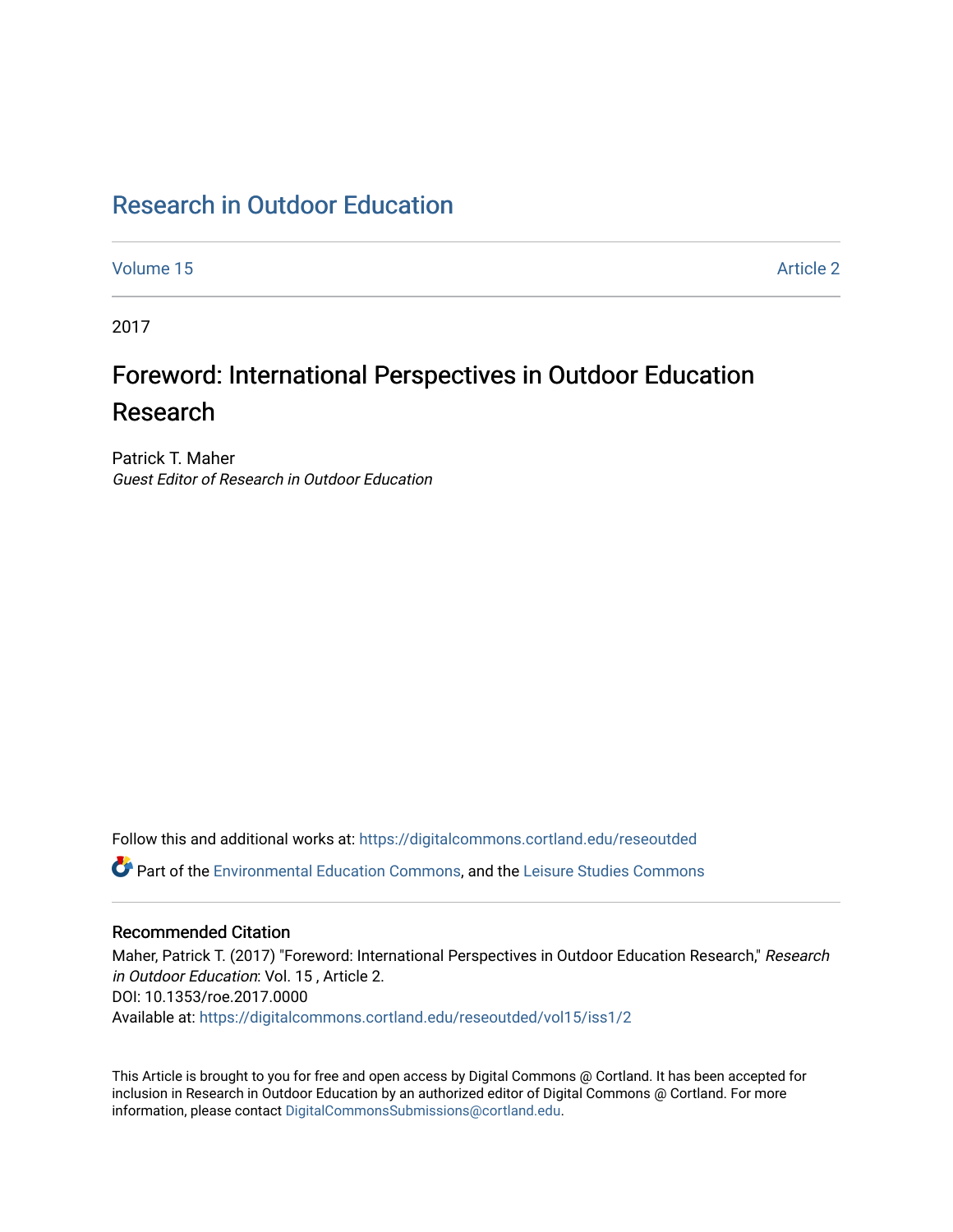### **FOREWORD**

### International Perspectives in Outdoor Education Research

To begin, let me introduce the starting point for this issue of *Research in Outdoor Education* (ROE); the 7th International Outdoor Education Research Conference (IOERC). The 7th IOERC was hosted from July 4-8, 2016 at Cape Breton University (CBU), on Unama'ki (Cape Breton Island) in Nova Scotia, Canada. This IOERC showcased the breadth of international perspectives in outdoor education research, as more than 150 researchers from 17 countries lived and learned together.

The IOERC series, with 7 conferences down and the next one being organized for November 2018 in Australia, aims to build on the social, cultural and critical dimensions of research and theorizing in diverse outdoor traditions. This includes the fields of education (both learning and teaching), recreation, place studies, sustainability/environmental studies and therapeutic applications of nature and adventure. Thus, it serves as a natural fit with the Coalition for Education in the Outdoors, the network served by the publication of ROE.

The focus of the IOERC series is squarely on outdoor education **research** with a particular emphasis on sociological and critical perspectives. The IOERC has never had keynote speakers, so as not to prioritize any one person's research over another, nor has it ever engaged as a tradeshow or fundraising mechanism for an association. It has no constitution, no ongoing constituency, and no financing is provided. It relies on an academic institution to be the host and previous IOERC conferences were hosted by Buckinghamshire-Chilterns University (UK) in 2002, La Trobe University (Australia) in 2004, the University of Central Lancashire (UK)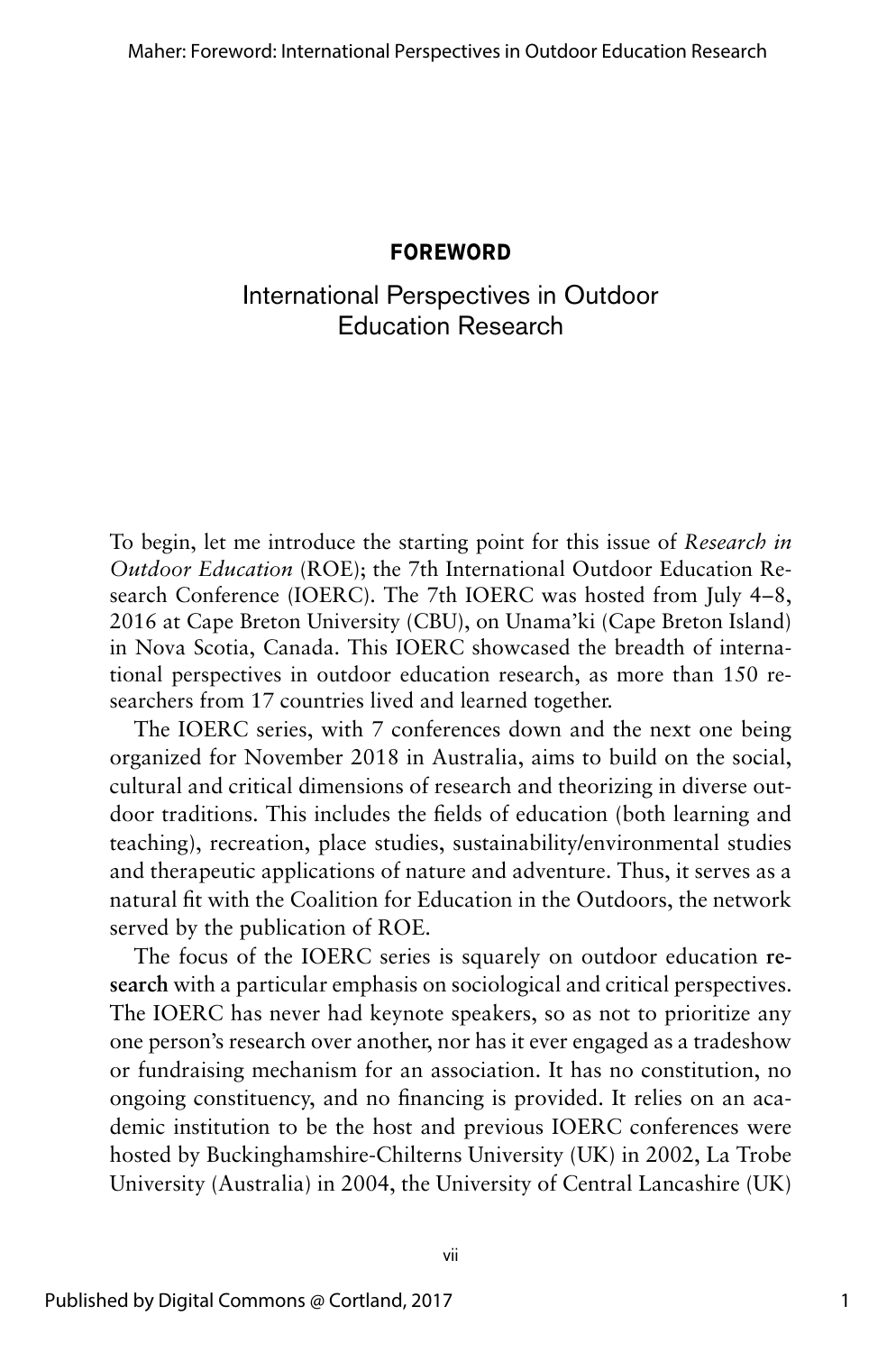#### viii **Foreword**

in 2006, La Trobe University again in 2009, the University of Southern Denmark/University of Copenhagen (Denmark) in 2011, and the University of Otago (New Zealand) in 2013. With a change in hemisphere for each conference the IOERC typically takes place every 2–2.5 years. The 7th IOERC at CBU, was the first time the conference had been hosted outside of Europe or Australasia.

The discussion about the need for an IOERC began in 2001 when a group of outdoor education researchers gathered at the Iron Bark Centre in Victoria, Australia. Their original vision "was built on a perceived need to see the outdoors develop as a significant discipline which engage[s] with and is informed by social, educational, cultural and other theoretical frameworks" (Humberstone, 2009, no page numbers). Essentially, the vision was to "foster the development of its critical dimension", because outdoor education had tended to float about in "splendid isolation, perhaps similar to leisure studies around 20 years ago" (Humberstone, 2009, no page numbers). One might ask why a critical and reflective forum is necessary for outdoor education research. The answer is complex and connected to how scholars and their institutions perceive the "discipline." Even characterizing outdoor education as a discipline is contested. Some suggest outdoor education is a field of study; others argue it is simply practice and programming. A full discussion of this tension is available in Dyment and Potter (2015) and Potter and Dyment (2016).

The theme of the 1st IOERC conference was, "*Whose Journeys: Where and Why?: The 'Outdoors' and 'Adventure' as Social and Cultural Phenomena: Critical Exploration of Relations Between Individuals, 'Others' and the Environment*." The introduction to the 1st IOERC conference proceedings states:

*The outdoor sector provides, makes available or engages with outdoor adventure experiences for a variety of purposes including, education, youth and social work, management development, therapy, leisure and recreation. In most cases, but not all, these experiences occur in 'natural' environments. Consequently, diverse outdoor traditions have emerged not only in relation with specific geographical landscapes, but also as a consequence of particular cultural, social and political contexts. Furthermore, 'old' romanticised ideals of outdoor leisure are becoming reconstructed though the demands of 'mass-market' consumers for 'authentic' adventure. Arguably, much outdoor experience, particularly that*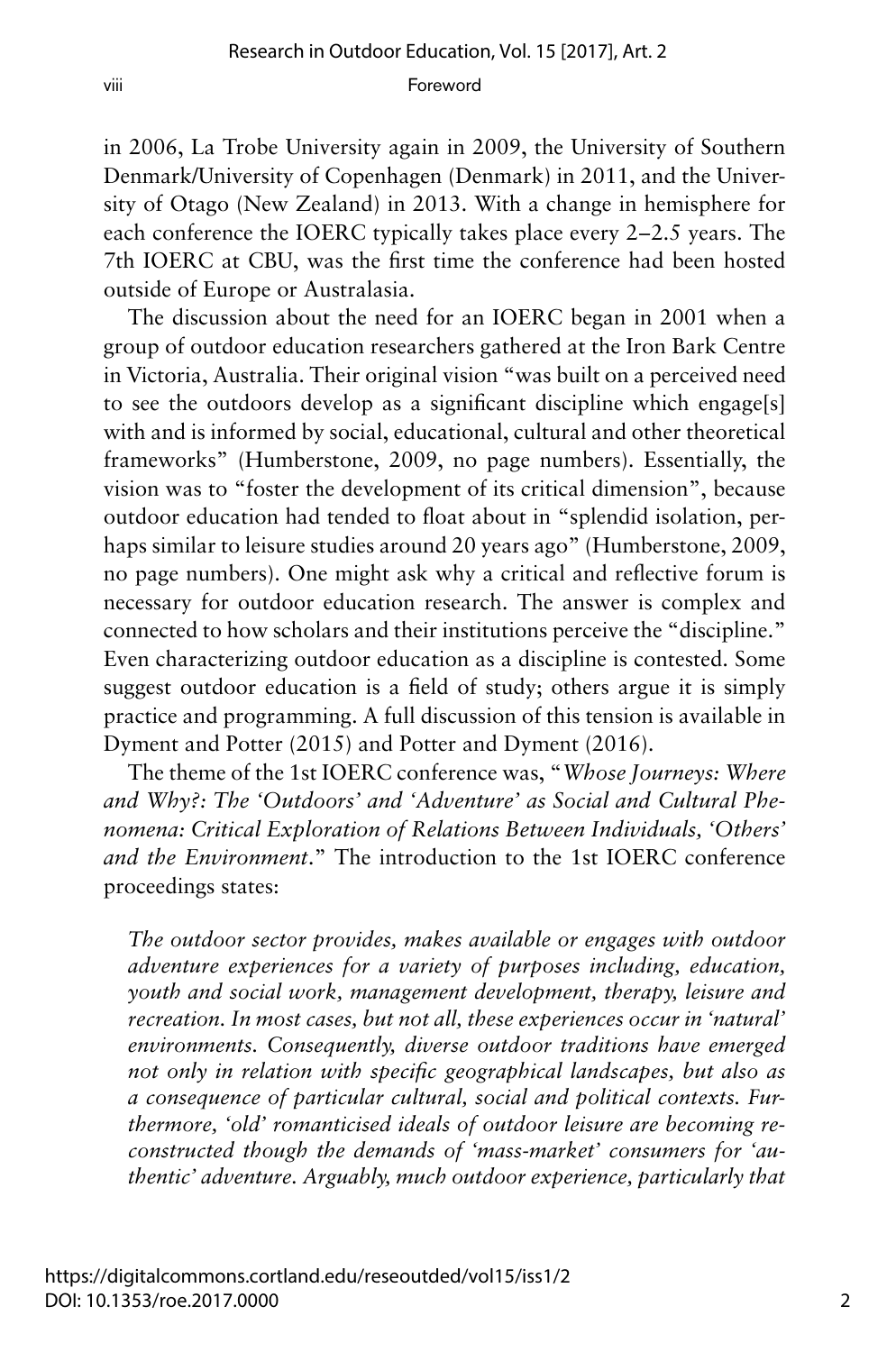Foreword ix in the set of the set of the set of the set of the set of the set of the set of the set of the set of the set of the set of the set of the set of the set of the set of the set of the set of the set of the set o

*concerned with forms of outdoor learning, is rarely subjected to critical analyses where it may be located within broader theoretical frameworks and diverse schools of thought*. (Humberstone, Brown, & Richards, 2003, p. 7)

With the 1st IOERC providing a forum for critical discussion on adventure and the outdoors, delegates saw a useful reason to continue with these principles and focus. Thus, the 2nd IOERC was concerned with "*Connections and Disconnections: Examining the Reality and Rhetoric: International Perspectives on Outdoor Education Theory and Practice*" and the 3rd IOERC began to examine diversity of perspectives, as themed "*Diversity in Theoretical and Critical Views of Outdoor Education*." The 4th IOERC, returning to La Trobe University, revisited critical aspects of the field extending from 2002, with a title "*Critical Reflections, New Directions: Outdoor Education Research and Theory*."

As the first step away from the UK-Australia rotation in conference location, the 5th IOERC was themed "*Different Places, Critical Perspectives and New Possibilities*" and the 6th IOERC, once again removed from the conventional UK-Australia alternation, offered a theme of "*Future Faces: Outdoor Education Research Innovations and Visions*." Over the first six conferences attendance grew steadily, in 2013 attendees numbered 140 from 24 countries, and many more people shared their current research versus simply attending (Brown & Boyes, 2013). Based on the success and themes of the first six IOERC, and the interdisciplinary and multi-themed nature of outdoor education research, the IOERC academic committee chose to proceed with the 7th IOERC without a dedicated focus/theme. Thus, it would welcome all presenters who could broadly enhance the understanding, practice, and research of outdoor studies.

So that is the backstory of the IOERC; this special issue is the proceedings of some of what was shared at the 7th IOERC itself. This issue of ROE contains four articles presented at the conference, plus an additional two that I believe can speak to an international audience. In the first article, Root, Snow, Belalcazar and Callary explore the transition of a local school yard into a more naturalized space. Using photovoice techniques and interviews with children of various ages (pre- and post-naturalization) they offer some thoughts on engagement with nature, physicality and movement, risk and overall student wellbeing.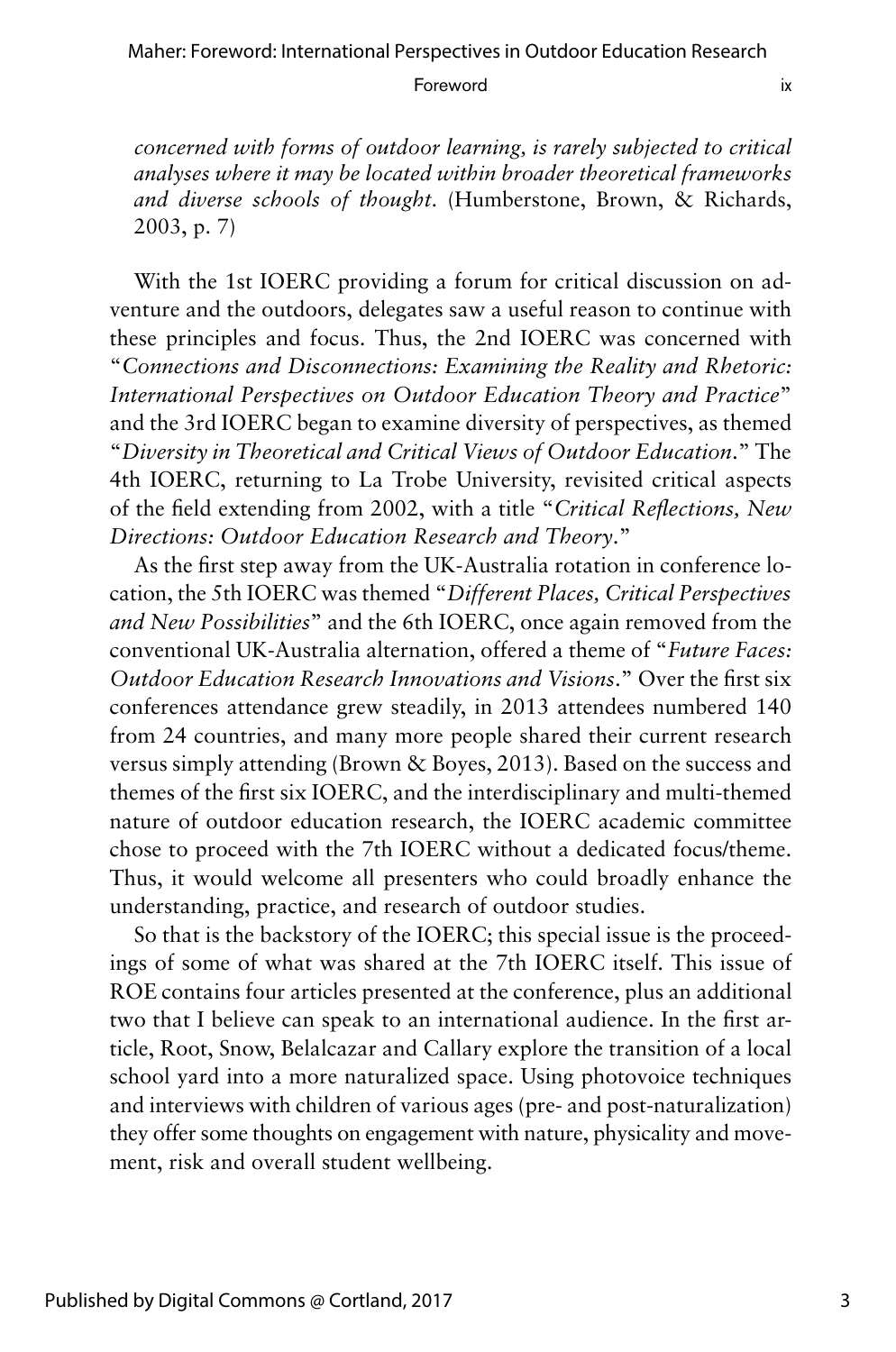#### x Foreword

In the second article Breault-Hood, Gray, Truong and Ullman scope the research literature on women and girls in outdoor education, with specific interests in future work on body image. As a systematic review, this article offers comprehensive coverage of an important topic in outdoor education research and it is quite clear that developments have been made from 1980 to 2018, but much more work can, and should be done.

The third article by Gray, Mitten, Loeffler, Allen-Craig and Carpenter, a truly international group of authors, further examines the gender divide in outdoor education. Gray et al. offer a retrospective commentary on women's contributions to outdoor education, in terms of defining moments. The impetus for their work was a distinct lack of women's voices, "an invisibility cloak," at a previous IOERC.

Finally, Wigglesworth and Heintzman investigate the perceived life significance of a winter outdoor education course. As a qualitative retrospective with alumni, some of whom took the program more than 40 years earlier, this study explores some of the long-term effects of outdoor education practices in higher education—although with a unique Canadian winter context.

The final two articles, although not presented at the 7th IOERC, have great relevance to an international audience. Both deal with universal concerns of research methods, and both engage with large global outdoor education providers to test these methods. Jostad, Sibthorp, Butner, Rochelle and Gookin work with some of the fundamental issues surrounding the quantitative study of outdoor adventure education (OAE). Based on data collected at the National Outdoor Leadership School (NOLS), they present and advocate for the use of a dynamical systems theory approach towards modeling quantitative data. They recognize this as only one approach, but believe it to be able to meet the challenges of understanding OAE experiences in a complex setting with many moving-parts. Bobilya and Faircloth present work from the North Carolina Outward Bound School (NCOBS) using a mixed method, retrospective pre-and-post design to survey student course impressions. Once again, they provide ample justification of the difficulties in understanding OAE experience outcomes, and working with NCOBS sought to expand upon aspects of other instruments.

In closing, I hope you find this collection of articles to be an enthralling read, and one that may open your eyes to the "world" of possibilities in outdoor education research. If you are seeking further reading from the 7th IOERC, please look for two other resulting special issues in *Pathways: The Ontario Journal of Outdoor Education,* Spring 2017, *29*(3), and a forthcoming volume of the *Journal of Outdoor Recreation, Education and Leadership* (January 2018). Thank you to all of our reviewers (for the